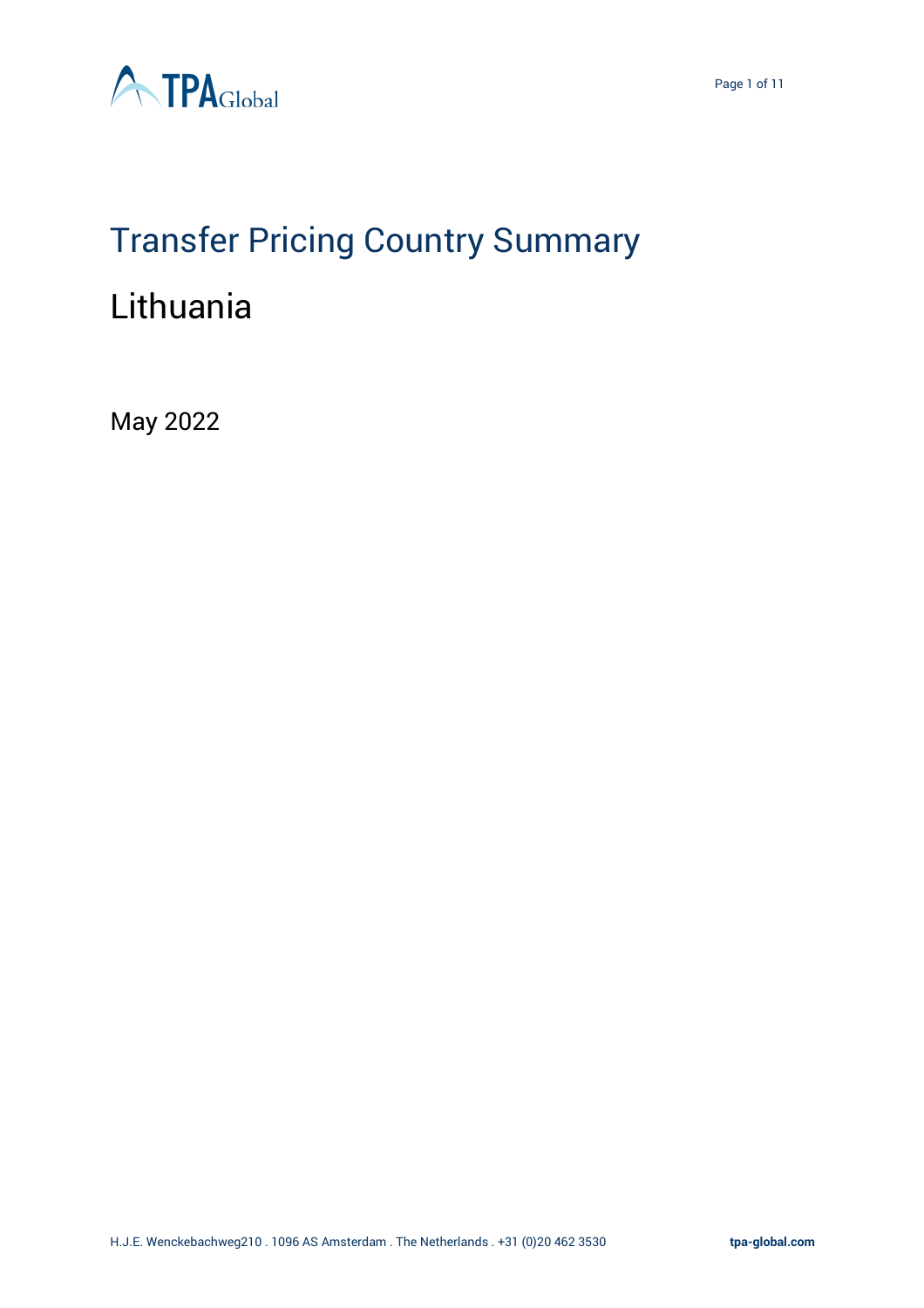# **ATPA**Global

| 1.           |    |                                                                                |  |  |  |  |
|--------------|----|--------------------------------------------------------------------------------|--|--|--|--|
| 2.           |    |                                                                                |  |  |  |  |
| a)           |    |                                                                                |  |  |  |  |
| b)           |    |                                                                                |  |  |  |  |
| c)           |    |                                                                                |  |  |  |  |
| d)           |    |                                                                                |  |  |  |  |
| e)           |    |                                                                                |  |  |  |  |
| f)           |    |                                                                                |  |  |  |  |
| 3.           |    |                                                                                |  |  |  |  |
| a)           |    |                                                                                |  |  |  |  |
| b)           |    |                                                                                |  |  |  |  |
| c)           |    |                                                                                |  |  |  |  |
| d)           |    |                                                                                |  |  |  |  |
| e)           |    |                                                                                |  |  |  |  |
| f)           |    |                                                                                |  |  |  |  |
| g)           |    |                                                                                |  |  |  |  |
| h)           |    |                                                                                |  |  |  |  |
| i)           |    | Production Process for TP Relevant Returns, Documents, Forms and Financials  8 |  |  |  |  |
| j)           |    |                                                                                |  |  |  |  |
| k)           |    |                                                                                |  |  |  |  |
| $\mathsf{I}$ |    |                                                                                |  |  |  |  |
|              | m) |                                                                                |  |  |  |  |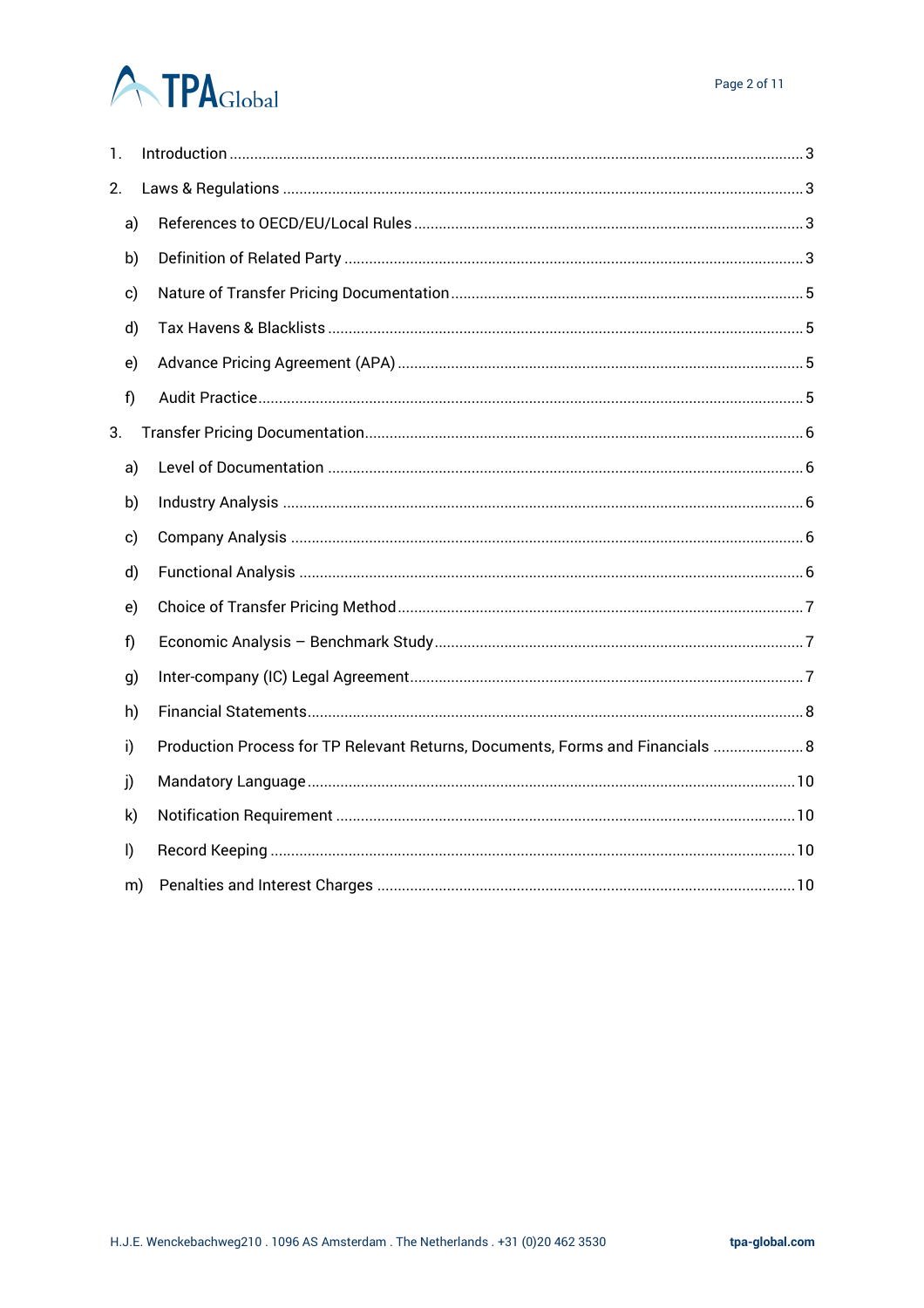

## <span id="page-2-0"></span>1. Introduction

The Lithuanian transfer pricing laws are mostly consistent with the OECD Transfer Pricing Guidelines ('OECD TPG'). Furthermore, Lithuanian TP Rules propose using the OECD TPG as long as the requirements do not violate the TP Rules.

### <span id="page-2-2"></span><span id="page-2-1"></span>2. Laws & Regulations

#### a) References to OECD/EU/Local Rules

Article 40 paragraph 2 of the Corporate Income Tax Act introduced in December 2001 constitutes the legal basis for the application of the arm's length principle; • The Minister of Finance decree 1K-123 of 9 April 2004 provided comprehensive documentation requirements, which are applicable to accounting periods beginning in 2004 or later. Lithuania is not an OECD member; but it is currently under the discussion to join OECD. However, Lithuania follows the guidelines for double tax treaties with reasonable consistency. The above mentioned decree 1k-123 replicates the OECD Transfer Pricing Guidelines (OECD Guidelines) in a concise manner as well as providing instructions that the OECD Guidelines are to be followed unless these contradict domestic legislation; • Order No. VA-27 of the Head of the State Tax Inspectorate dated March 2005, regarding the intercompany transaction disclosure; • The tax authorities issued official transfer pricing recommendations for taxpayers in September 2007. The recommendations address a number of specific issues, such as comparability, search of comparables and applicability of methods. These recommendations were also based mostly on the OECD Guidelines; • Additionally, starting fiscal year 2010, if specific criteria are fulfilled, one group company can transfer year-end losses to another group company in Lithuania to reduce its corporate income tax base; • Order No. VA-105 of the Head of the State Tax Inspectorate dated 19 October 2011, regarding APA submission and examination; • An amendment was introduced to the Law on Tax Administration and it introduces a general biding ruling procedure. The effective date of this amendment is in the beginning of 2012.

#### b) Definition of Related Party

<span id="page-2-3"></span>According to the Lithuanian Law on Corporate Income Tax (Article 2, paragraph 33), Related persons shall be treated as such if on any day of the current tax period or the tax period preceding the current tax period, they meet at least one of the following criteria, i.e., they are:

- 1. An entity and its members;
- 2. An entity and members of its management bodies;

3. An entity and the spouses, fiancés and cohabitants of its members or members of its managing bodies, other natural persons related to members of the entity or members of its managing bodies by consanguinity (in the direct line up to the second degree, in the collateral line up to the fourth degree) or by marriage (a natural person and the relatives of his spouse (in the direct line up to the second degree, in the collateral line up to the second degree)), and also the relatives of the cohabitants of members of the entity or members of its managing bodies (in the direct line up to the second degree,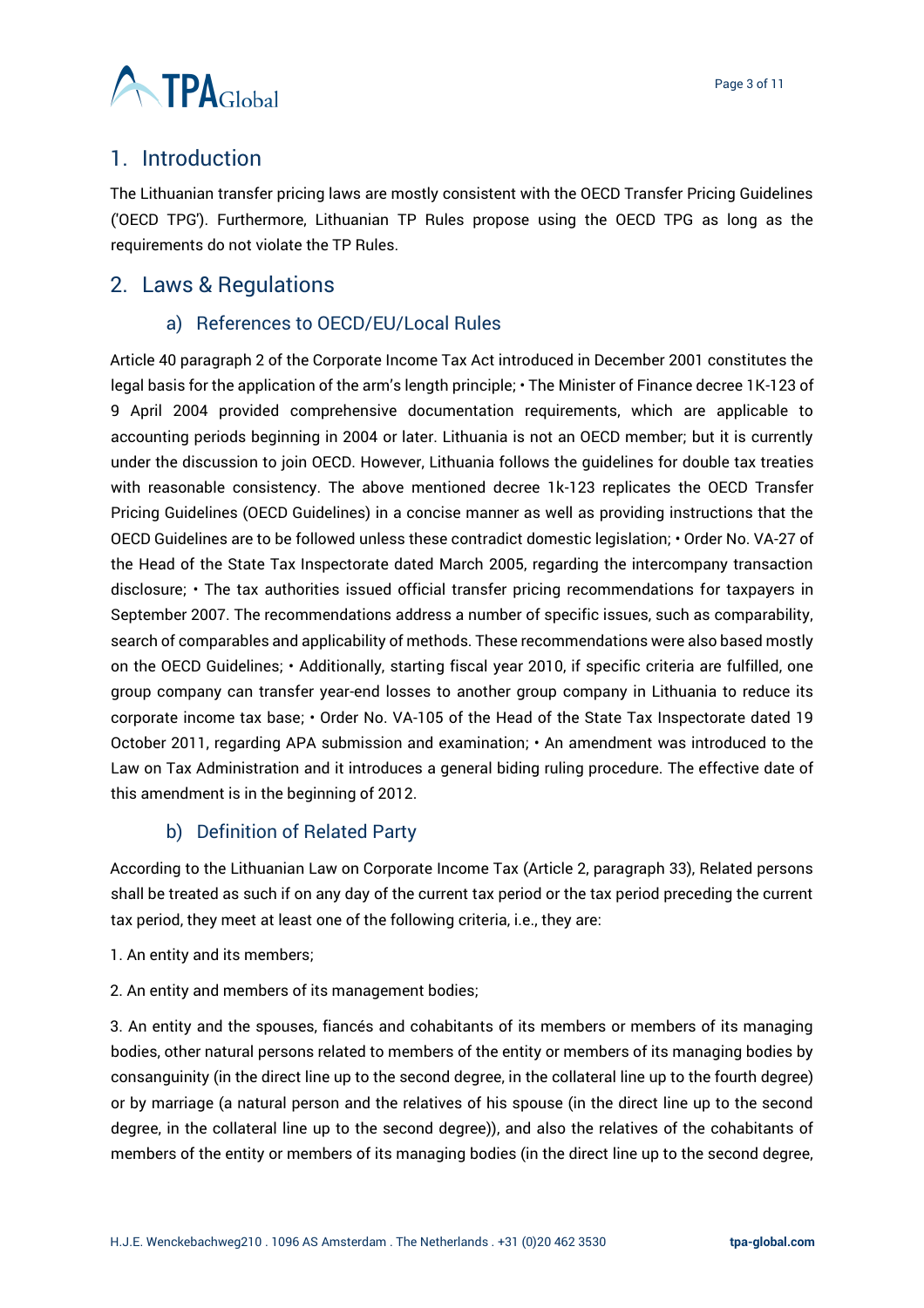# **ATPA**Global

in the collateral line up to the second degree), the spouses or cohabitants of the relatives of members of the entity or members of its managing bodies (in the direct line up to the first degree, in the collateral line up to the second degree) as well as the relatives of the said spouses or cohabitants (in the direct line up to the first degree, in the collateral line up to the second degree);

4. Members of a group of entities;

5.An entity and members of another entity where such entities comprise a single group of entities;

6. An entity and members of the managing bodies of another entity where such entities comprise a single group of entities;

7. An entity and the spouses, fiancés and cohabitants of members of another entity or members of its managing bodies, other natural persons related to members of another entity or members of its managing bodies by consanguinity (in the direct line up to the first degree, in the collateral line up to the second degree) or by marriage (a natural person and the relatives of his spouse (in the direct line up to the first degree, in the collateral line up to the second degree)), and also the relatives of the cohabitants of members of another entity or members of its managing bodies (in the direct line up to the first degree, in the collateral line up to the second degree), the spouses or cohabitants of the relatives of members of another entity or members of its managing bodies (in the direct line up to the first degree, in the collateral line up to the second degree) where the said taxable entities comprise a single group of entities;

8. Two entities where one of them controls directly or indirectly (through a single or several entities or natural persons) over 25% of the shares (interests, member shares) of the other entity or holds the right to over 25% of the decisive votes of the other entity or has undertaken to coordinate its decisions regarding activity with the other entity or has undertaken to be liable for the obligations of the other entity in respect of third persons or has undertaken to transfer all or part of its profits to the other entity or has granted the other entity the right to use over 25% of its assets;

9. Two entities where their members or the spouses, fiancés and cohabitants of such members, natural persons related by consanguinity (in the direct line up to the second degree, in the collateral line up to the fourth degree) or by marriage (a natural person and the relatives of his spouse (in the direct line up to the second degree, in the collateral line up to the second degree)), and also a natural person and the relatives of his cohabitant (in the direct line up to the second degree, in the collateral line up to the second degree), a natural person and the spouses or cohabitants of his relatives (in the direct line up to the first degree, in the collateral line up to the second degree) as well as the relatives of the said spouses or cohabitants (in the direct line up to the first degree, in the collateral line up to the second degree) control directly or indirectly 25% of the shares (interests, member shares) in each of such entities;

10. An entity and its permanent establishment;

11. Two entities where one of them holds decision-making rights in the other entity. According to Lithuanian Law on Corporate Income Tax (Article 2, paragraph 8), Associated persons shall mean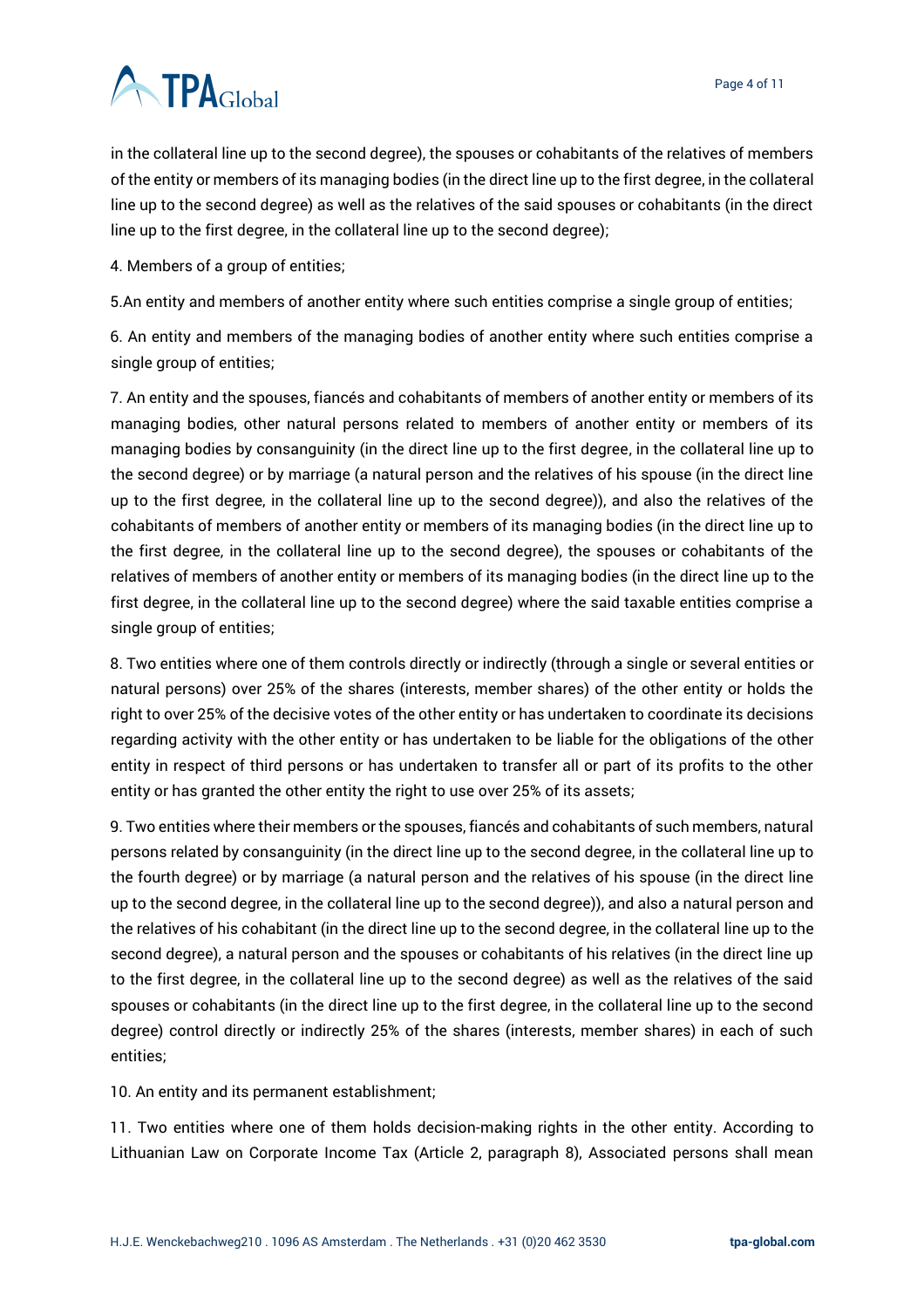

persons (entities or natural persons) where they meet at least one of the following criteria: • they are related persons; • they may have influence over each other resulting in the conditions of their mutual transactions or economic operations other than those where a maximum economic benefit is sought by each of the said persons

#### c) Nature of Transfer Pricing Documentation

- <span id="page-4-0"></span>• Master file consistent with Annex I to Chapter V of the TPG
- Local file consistent with Annex II to Chapter V of the TPG
- Country-by-country report consistent with Annex III to Chapter V of the TPG
- Specific transfer pricing returns

#### d) Tax Havens & Blacklists

<span id="page-4-2"></span><span id="page-4-1"></span>There is not a tax haven list in Lithuania.

#### e) Advance Pricing Agreement (APA)

APAs are available in Lithuania as of 1 January 2012. The Head of the State Tax Inspectorate decree VA-106 of 21 October 2011 established the procedures and requirements of applying for and issuing of an APA:

• An application for an APA is free of charge;

• An application for an APA may be submitted only in respect of a future transaction or an operation to be carried out after the application is submitted (if the contract concerning the operation is concluded before submitting the application);

• An application for an APA must contain information about the parties involved in the future associated transaction, their relations and activities carried out by each of the parties, their business strategy as well as information about the object of the transaction, functions performed, risks assumed and assets used by the parties. Based on this information the taxpayer in its application must describe the transfer pricing method, provide comparability analysis, critical assumptions and other information demonstrating compliance with the arm's length principle;

• The tax administration must adopt a decision on an APA in 60 calendar days. The deadline for adopting a decision may be prolonged for 60 calendar days; • The decision is mandatory for the tax authorities of all levels throughout the entire period of the transaction but no longer than five calendar years after the year in which the decision was adopted. The decision is not mandatory for the taxpayer.

#### f) Audit Practice

<span id="page-4-3"></span>There are no specific audit procedures established solely for transfer pricing purposes, thus, ordinary control procedures (tax investigation, tax audit, operational check) are performed for transfer pricing risk evaluation. The form of the control procedure is selected regarding the riskiness of a case. Consistent loss-making companies or a drop in profitability mostly trigger transfer pricing investigation/audit.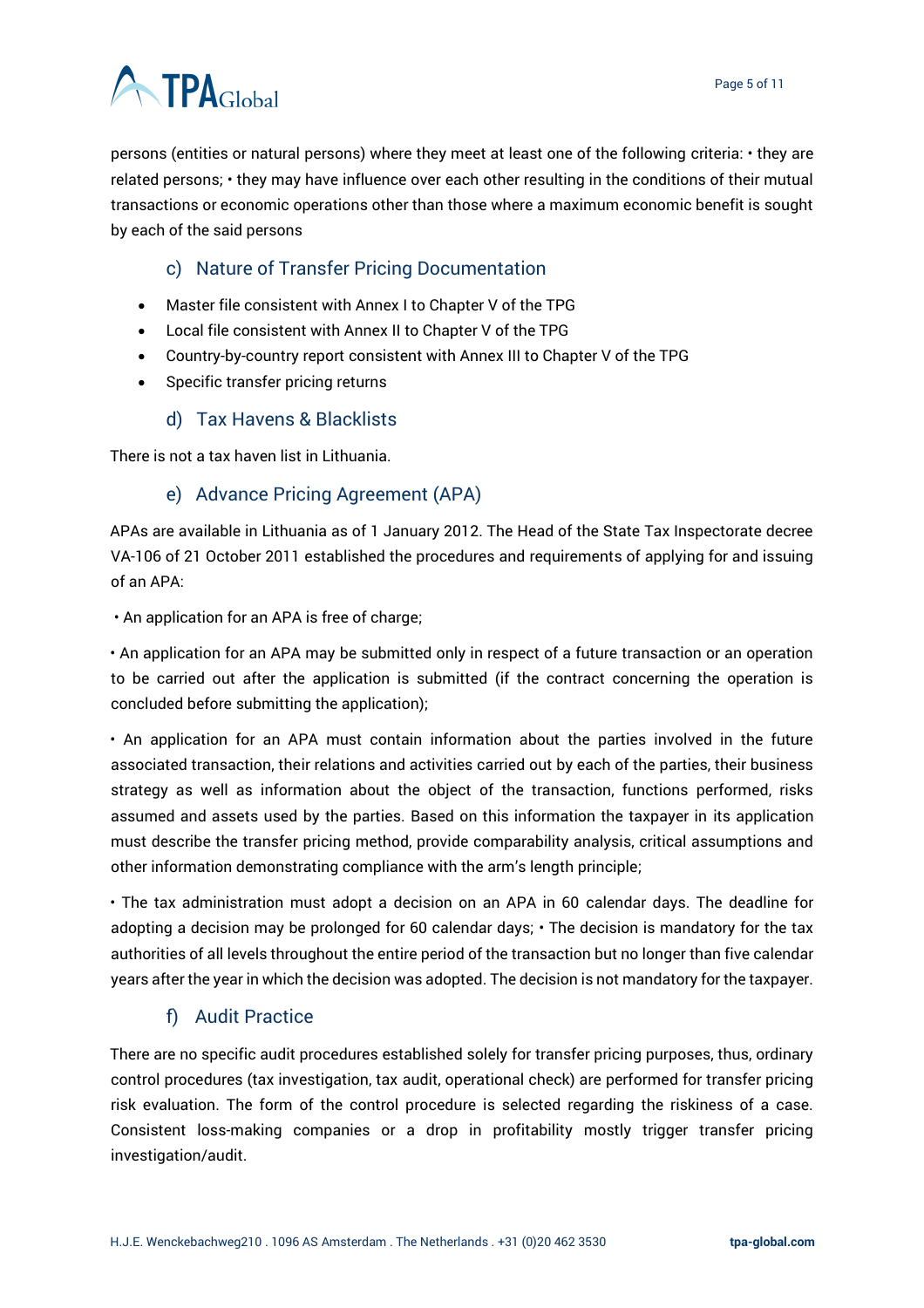

# <span id="page-5-0"></span>3. Transfer Pricing Documentation

#### a) Level of Documentation

<span id="page-5-1"></span>The content of the documentation should include the following:

• Economic analysis that includes the methodology chosen and the reason for choosing the methodology, including the reasons for rejection of more prioritized methods;

• Information about the controlled transaction, including its functional analysis, economic circumstances, business strategy, characteristics of the transaction;

• Information on the parties involved in the transaction, describing legal and (or) economic relations thereof during the pricing of the transaction;

•Other relevant related party transactions describing information and (or) circumstances. The obligation to prepare transfer pricing documentation arises for the year following a year for which taxpayer's turnover exceeded EUR 2,896,200. The above obligation applies equally to nonresident taxpayers carrying on activities through a permanent establishment located in the Lithuanian territory. Irrespective of the level of turnover, all financial institutions and insurance companies are obliged to prepare contemporaneous transfer pricing documentation.

#### b) Industry Analysis

<span id="page-5-2"></span>By identifying value drivers for the relevant industry, a first indication of the level of profitability common in the industry is being given.

#### c) Company Analysis

<span id="page-5-3"></span>A description of the management structure of the local entity, a local organisation chart, and a description of the individuals to whom local management reports and the country(ies) in which such individuals maintain their principal offices.

A detailed description of the business and business strategy pursued by the local entity including an indication whether the local entity has been involved in or affected by business restructurings or intangibles transfers in the present or immediately past year and an explanation of those aspects of such transactions affecting the local entity.

#### d) Functional Analysis

<span id="page-5-4"></span>In conducting a functional analysis, an assessment is made of the significant activities and responsibilities that are performed by the related parties relevant to the Intercompany Transactions under review, the tangible and intangible assets that are employed and the risks that are borne in undertaking the business activities. Such an assessment is consistent with the recommendations that have been made in the OECD Guidelines at paragraph 1.51.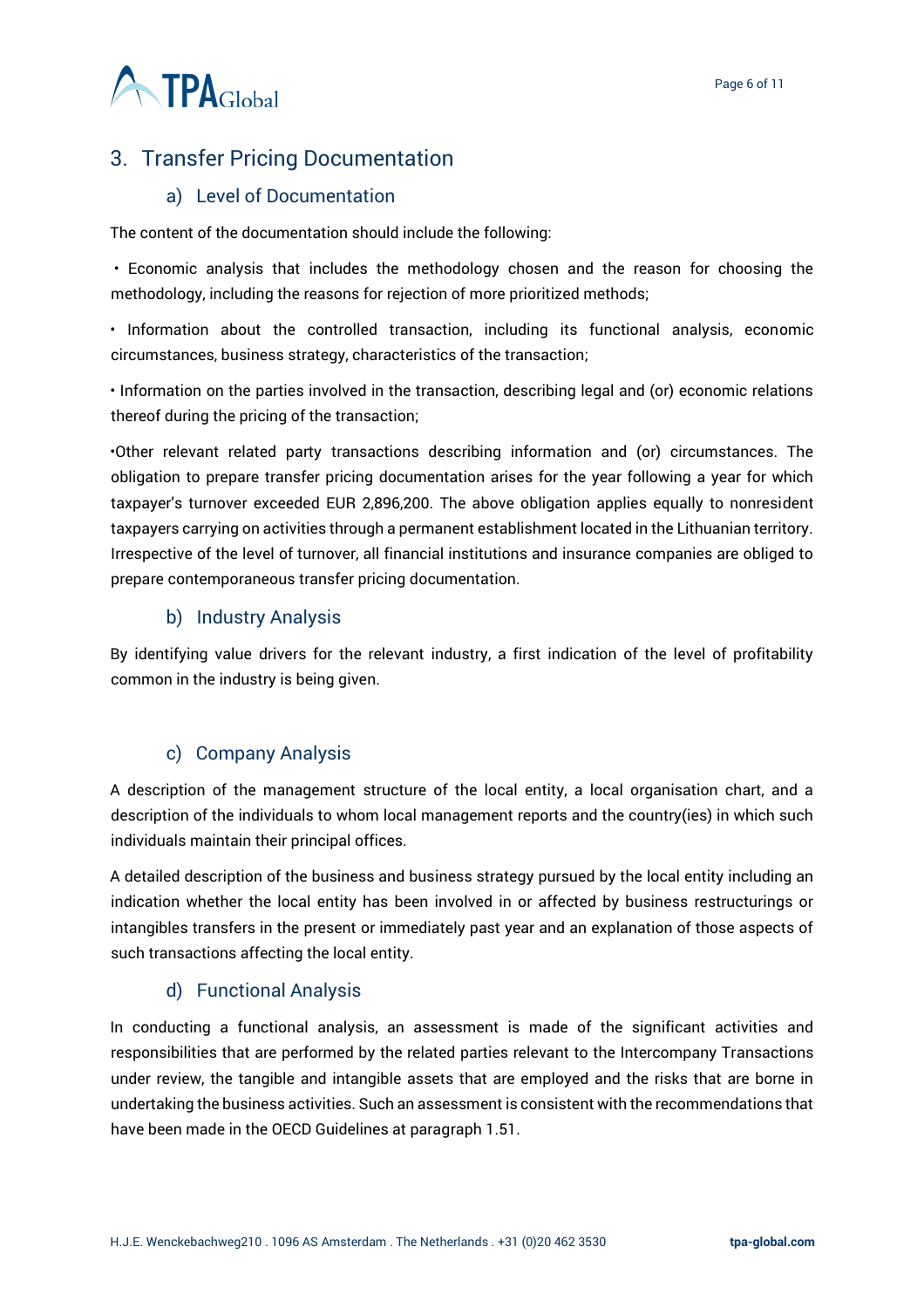# **A TPA**Global

# e) Choice of Transfer Pricing Method

<span id="page-6-0"></span>The following methods are accepted:

- Comparable uncontrolled price (CUP) method;
- Resale price method;
- Cost plus method;
- Profit split method;
- Transactional net margin (TNMM) method.

Companies primarily must try to apply the comparable uncontrolled price method to establish a market price for transactions. If there is no sufficient data to apply the comparable uncontrolled price method or if the data is not reliable, the resale price method or the cost-plus method must be applied. If there is no sufficient data to apply the above-mentioned methods or if the data is not reliable, the profit split method or the transactional net margin method may be applied.

#### f) Economic Analysis – Benchmark Study<sup>1</sup>

<span id="page-6-1"></span>Before proceeding to an external database search for comparables, Lithuanian tax authorities will expect to see that a search for potential internal comparables has been conducted. Local comparable companies are preferred, but EMEA or regional comparable companies can also be considered. Geographic location, market size, overall competitive market position, level of demand and supply, and other economic factors all influence market comparability. The pricing documents must specify the following in the search and selection of comparable companies:

- each step of this search
- quantitative and qualitative selection
- the criteria used for the selection of comparative data
- the reasons for including or excluding specific comparative data
- the list of selected and qualitative comparative data, (or) adjustments to comparative data.

#### g) Inter-company (IC) Legal Agreement

<span id="page-6-2"></span>Although an Inter-company legal agreement formalizes the business and financial relationship between group entities, the legal agreements have a lower ranking since the OECD 2017 Guidelines made the ''conduct of parties'' the prevailing concept.

https://www.grantthornton.global/en/insights/articles/transfer-pricing-quide/transfer-pricing---Lithuania/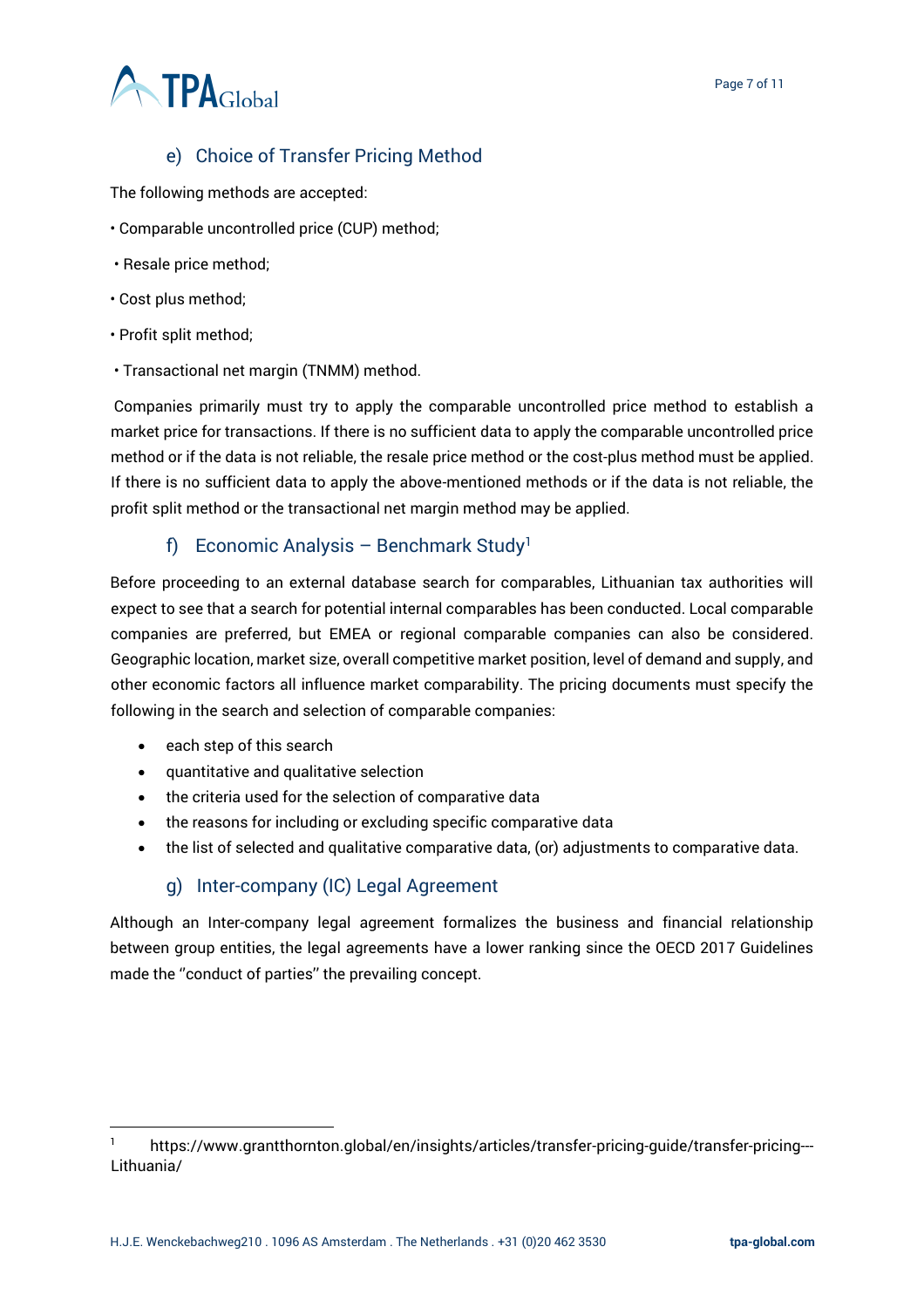

#### h) Financial Statements<sup>2</sup>

<span id="page-7-0"></span>On 1 January 2014, the amendments to the Company Law on reporting data of the shareholders entered into force.

All private limited liability companies founded before January 1, 2014 and with more than one shareholder must provide the following information to the Informative System on Members of Legal Persons (hereinafter – the "System") by July 10, 2014:

- shareholders' data has to be provided to the System by electronic means;
- data has to be provided within 5 days from the receipt of documents, based on which the entries in personal securities accounts of shareholders or shareholders' register are recorded;
- the Managing Directors of the companies remain liable for preparation of the lists of shareholders. The obligation to submit the lists of shareholders to the Commercial Register has been amended by new obligation to provide data on shareholders to the System.

## <span id="page-7-1"></span>i) Production Process for TP Relevant Returns, Documents, Forms and **Financials**

In the chart below, the existence of the filing requirements with the details of which format is used, the latest filing date, notification requirement and its deadline, thresholds to be applied in case it exists, and the required languages are demonstrated. This information can be seen respectively for CIT, master file, local file, CbCR, local forms, annual accounts and segmented P&L documentations.

|                              | Prepare or<br>File? | Format                            | <b>Deadline</b>                                                            | <b>Notification</b><br>Deadline* | Threshold*<br>(Yes/No)               | Local Language<br>(Yes/No)*(If "No",<br>it can be filed in<br>English) |
|------------------------------|---------------------|-----------------------------------|----------------------------------------------------------------------------|----------------------------------|--------------------------------------|------------------------------------------------------------------------|
| Corporat<br>e Income<br>Tax  | File                | <b>IAS</b><br>and<br><b>IFRS</b>  | 15th day of<br>the<br>6th<br>month<br>0f<br>the<br>following<br>tax period | Not<br>applicable                | Not<br>applicable                    | Yes                                                                    |
| <b>Master</b><br><b>File</b> | Prepare             | <b>OECD</b><br>Guidelines<br>2017 | 15th day of<br>6th<br>the<br>month<br>of<br>the<br>next<br>tax period      | Not<br>applicable                | $Yes - EUR$<br>15 million<br>or more | No                                                                     |

<sup>2</sup> https://www2.deloitte.com/lt/en/pages/legal/articles/obligation-data-providing.html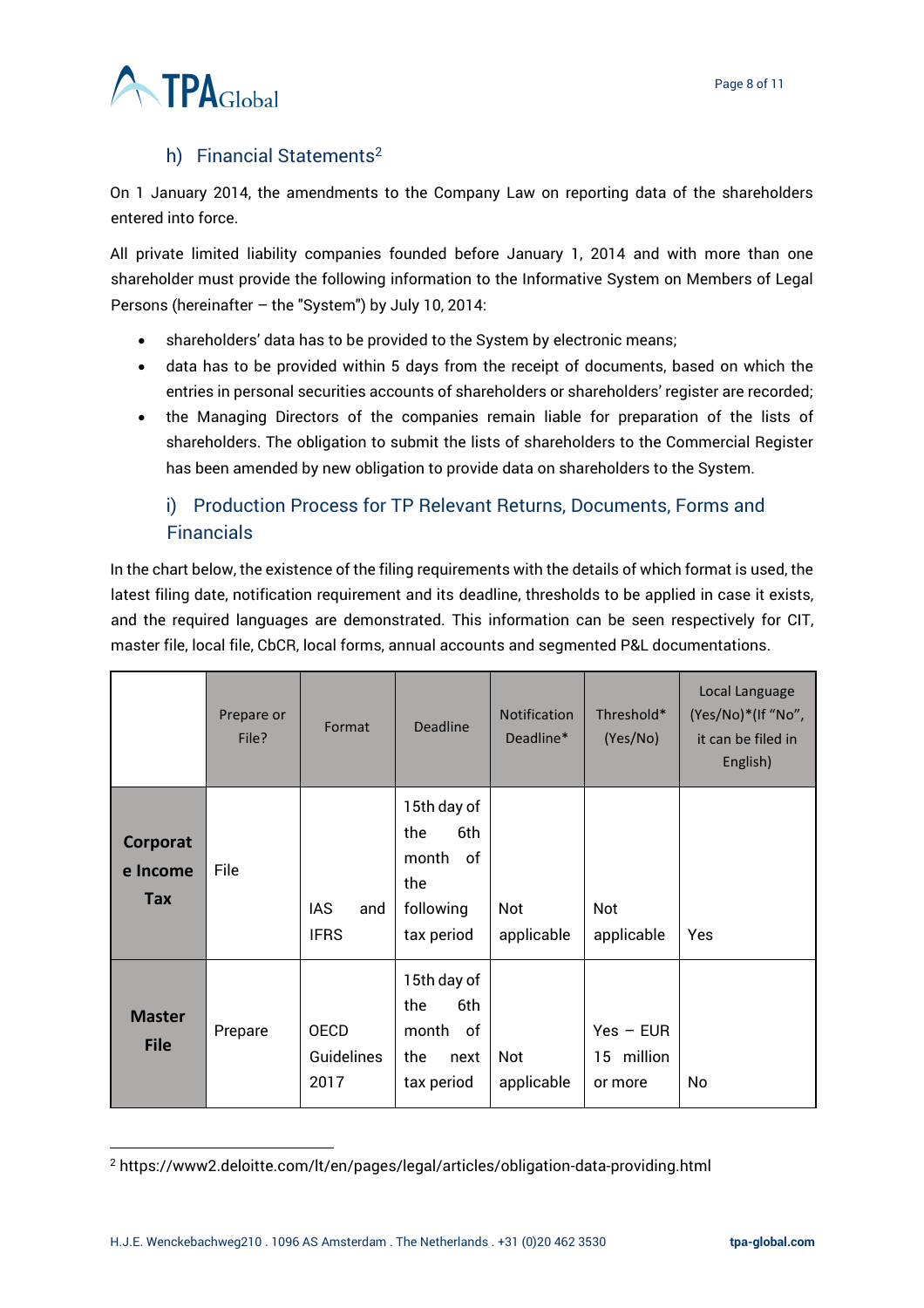



| <b>Local File</b> | Prepare | OECD<br>Guidelines<br>2017                                      | 15th day of<br>the<br>6th<br>month of<br>the<br>next<br>tax period                                                                                                                                                                                                                                                                     | Not<br>applicable                                                               | $Yes - EUR$<br>3 million or<br>more   | No             |
|-------------------|---------|-----------------------------------------------------------------|----------------------------------------------------------------------------------------------------------------------------------------------------------------------------------------------------------------------------------------------------------------------------------------------------------------------------------------|---------------------------------------------------------------------------------|---------------------------------------|----------------|
| <b>CbCR</b>       | Prepare | OECD's<br><b>XML</b><br>format                                  | No<br>later<br>12<br>than<br>months<br>after<br>the<br>last day of<br>the<br>reporting<br>fiscal year                                                                                                                                                                                                                                  | Yes - No<br>later than<br>the<br>last<br>day of the<br>reporting<br>fiscal year | $Yes - EUR$<br>750 million<br>or more | Not applicable |
| <b>FR0528</b>     | File    | Available<br>the<br>on<br>website of<br>the<br>tax<br>authority | Must<br>be<br>submitted<br>together<br>with<br>the<br>annual<br>corporate<br>income<br>tax return<br>later<br>no<br>the<br>than<br>15 <sub>th</sub><br>day<br>of the 6th<br>month<br>after<br>the<br>last day of<br>the fiscal<br>year, or no<br>later than<br>30th<br>the<br>after<br>day<br>the end of<br>the entity's<br>operations | Not<br>applicable                                                               | Not<br>applicable                     | Yes            |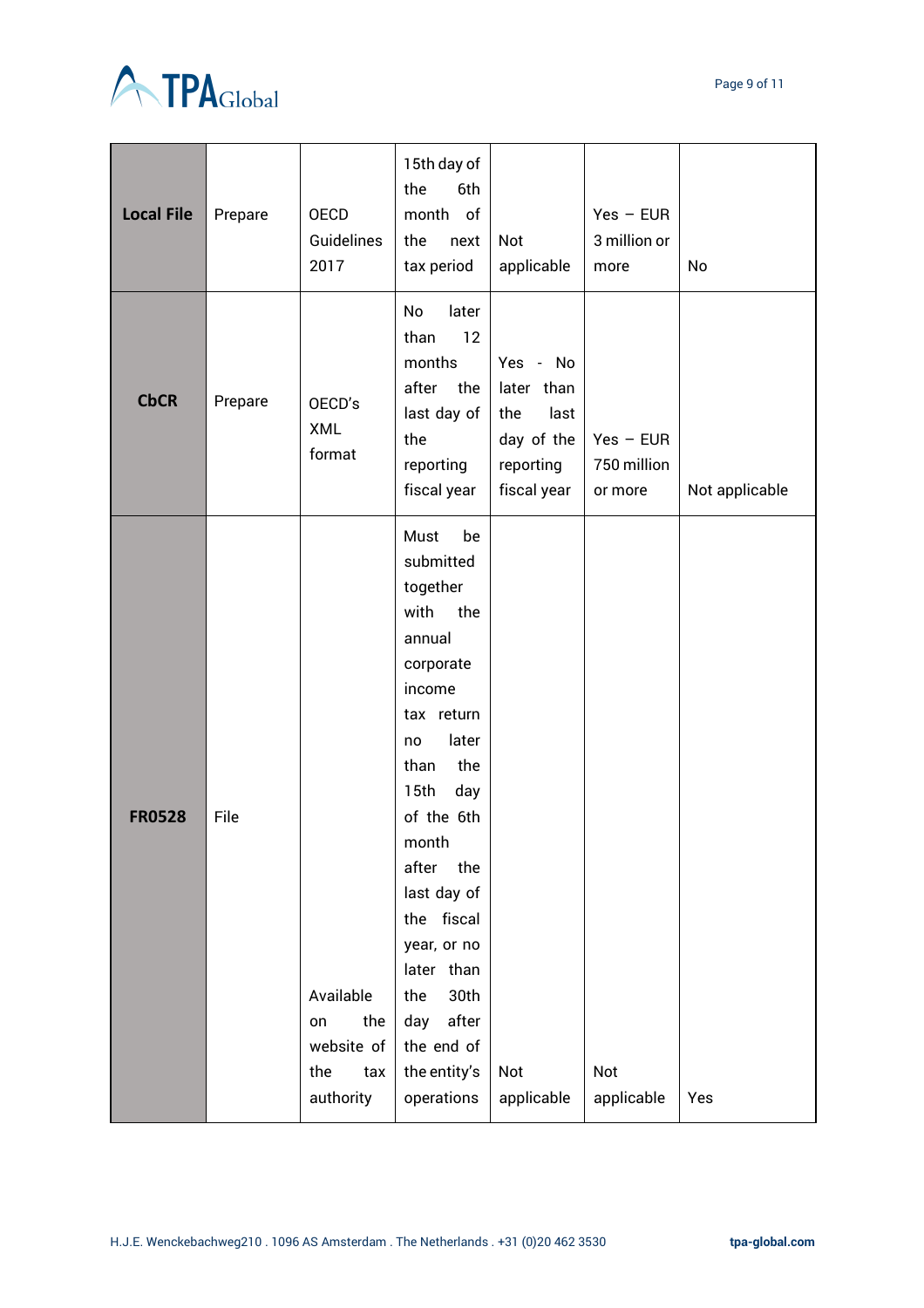



| <b>Annual</b><br><b>Accounts</b>                                                                                                                                             | Prepare           | Local IFRS        | Within six<br>months of<br>the end of<br>the<br>financial<br>year | Not<br>applicable | Not<br>applicable | <b>Yes</b>     |  |
|------------------------------------------------------------------------------------------------------------------------------------------------------------------------------|-------------------|-------------------|-------------------------------------------------------------------|-------------------|-------------------|----------------|--|
| Segment<br>ed P&L                                                                                                                                                            | Not<br>applicable | Not<br>applicable | Not<br>applicable                                                 | Not<br>applicable | Not<br>applicable | Not applicable |  |
| * Lithuania has signed the MCAA agreement for the filing of CBCR.                                                                                                            |                   |                   |                                                                   |                   |                   |                |  |
| * Lithuania does not request as much and detailed information from smaller and less complex enterprises<br>(SME's included) than it does from large and complex enterprises. |                   |                   |                                                                   |                   |                   |                |  |

## j) Mandatory Language

<span id="page-9-0"></span>The documentation can be submitted in any chosen language by the taxpayer. Nonetheless, the Tax Authorities may request a Lithuanian translation.

### k) Notification Requirement

<span id="page-9-1"></span>There is no statutory deadline to submit the TP documentation. In general, documentation must be submitted 30 days after the request of the tax authorities.

#### l) Record Keeping

<span id="page-9-2"></span>Article 68 of Law on Tax administration establishes that the taxpayer or the tax administrator may calculate the tax for the period of no more than the current and five previous calendar years counting back from the 1st of January of the year when tax was calculated. Naturally, the taxpayer is expected to have supporting documentation for this period.

#### m) Penalties and Interest Charges

<span id="page-9-3"></span>Regarding non-compliance with transfer pricing documentation procedures an administrative penalty is foreseen under Article 188 of Administrative Offences Code (monetary fine EUR 1,400 – EUR 4,300 may be imposed, whereas for repeated offense EUR 2,900 – EUR 5,800); in addition, general penalties under the Tax Administration Law apply. Tax adjustments are generally subject to a penalty of between 10% and 50% of the unpaid tax, which may be mitigated if there is no overall loss to the budget. However, mitigation does not apply to penalty interest; therefore, even in a domestic only error with